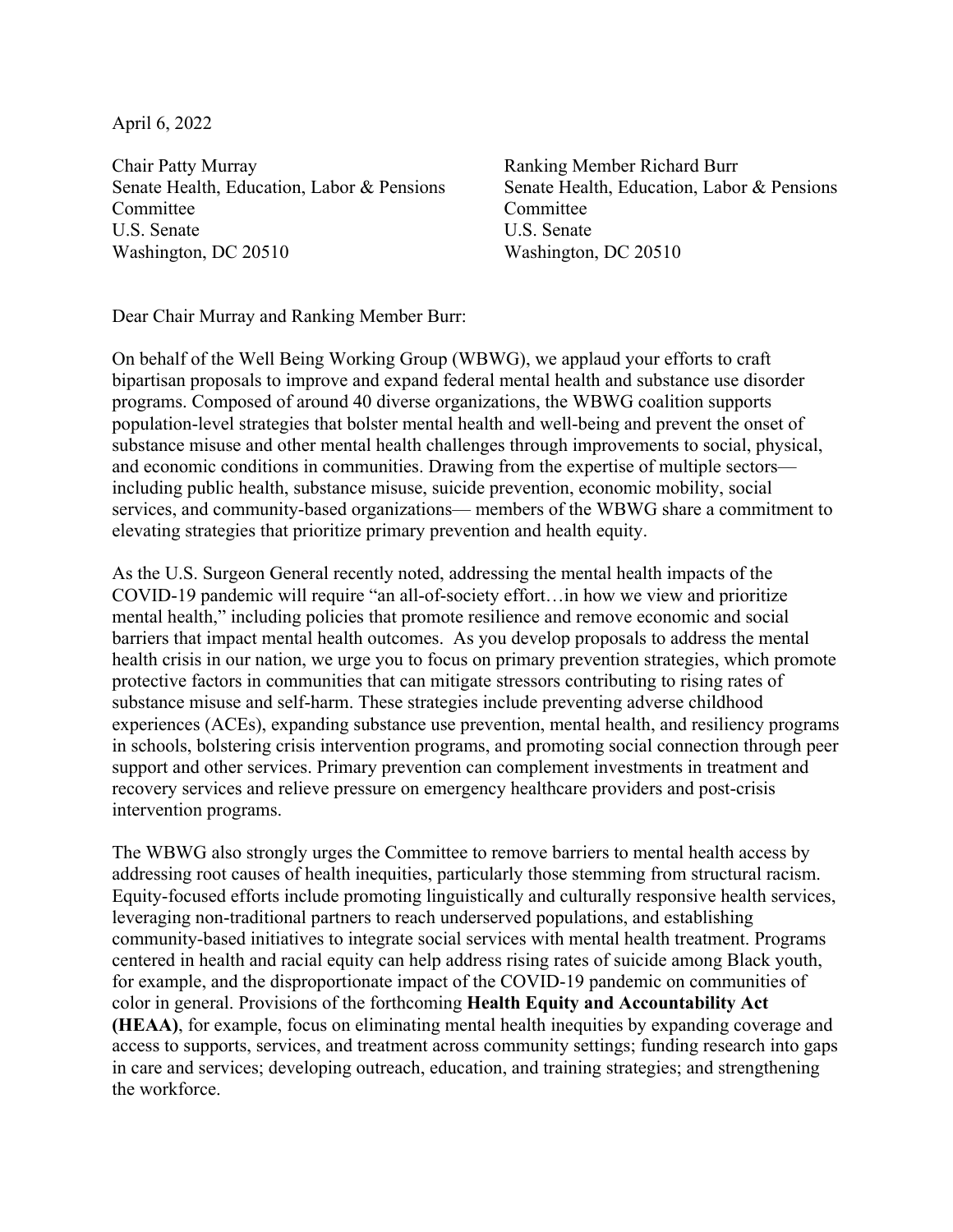In addition to the HEAA, the following bills, which the House of Representatives passed in May 2021, would help advance primary prevention and racial equity in mental health care services and curb rising rates of deaths from suicide, drug overdose, and alcohol use disorder:

- **Pursuing Equity in Mental Health Act, S. 1795 (Sens. Menendez, Cortez Masto, and Booker).** This bill addresses rising suicide rates and mental health disorders among Black youth by funding the development of culturally appropriate mental health training, supporting research into mental and physical health disparities based in race and ethnicity, expanding efforts to diversify the behavioral health workforce, and establishing health care teams serving communities of color and other underserved communities.
- **Mental Health Services for Students Act, S. 1841 (Sen. Smith).** Through Project AWARE at the Substance Abuse and Mental Health Services Administration, this bill would fund partnerships between schools and community-based organizations to increase access to on-site mental health care in schools and train teachers and other community leaders to recognize and address mental health crises among students.
- **Effective Suicide Screening and Assessment in the Emergency Department Act, S. 467 (Sens. Murkowski and King).** In response to rising rates of suicide-related visits to emergency departments among youth over the past 15 years, this bill would provide funding for these departments to develop suicide risk protocols and connect patients to coordinated mental health services after discharge. Emergency departments could also use provided funds to strengthen their workforce dedicated to treating individuals at risk of suicide.

As you consider these bills and other legislation, the WBWG can provide technical assistance, research and analysis, connections to patients and on-the-ground work in communities, expert testimony, and policy recommendations. In general, the diverse membership of the WBWG can share perspectives on strategies to support mental health at the community level and treat addiction and other issues through integrated systems of care and population-specific approaches.

Again, the WBWG applauds your efforts to address the unprecedented mental health challenges facing our country, and we would welcome the opportunity to share our expertise with you and your staff in the months ahead. Please reach out to Brandon Reavis, Senior Government Relations Manager at Trust for America's Health, at breavis@tfah.org with any questions or requests.

Sincerely,

American Foundation for Suicide Prevention Depression and Bipolar Support Alliance The Kennedy Forum Prevention Institute

American Public Health Association Inseparable Mental Health America Public Health Foundation